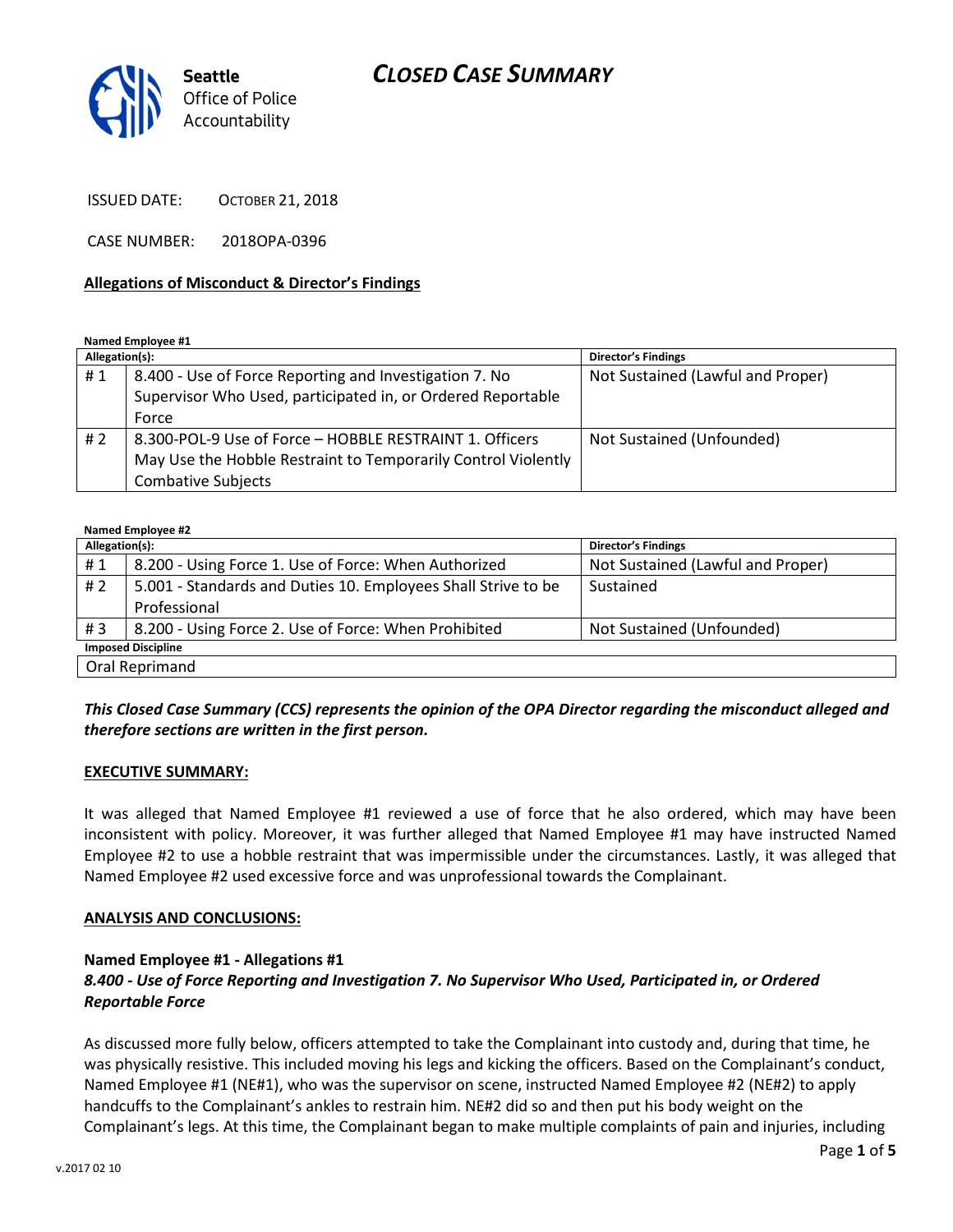

## CLOSE CASE SUMMARY

OPA CASE NUMBER: 2018OPA-0396

that he had suffered broken bones. NE#1 ensured that the Complainant received medical assistance and, after examining the Complainant, found no evidence that he had suffered any injuries consistent with those he claimed. NE#1 classified the force as Type II and ordered that force reports be written. NE#1 also reviewed the force prior to submitting the reports and his review to his chain of command for their further review and approval.

SPD Policy 8.400-POL-7 states that no supervisor who used, participated in, or ordered reportable force may conduct the force investigation, unless impractical.

At his OPA interview, NE#1 explained that, while he instructed that handcuffs be applied to the Complainant's ankles, he did not believe this to be reportable force and, as such, he did not believe that he was precluded from reviewing this incident. NE#1 stated that his belief that this was not reportable force came from his review of policy and his discussions with his Lieutenant. OPA also interviewed the Lieutenant who confirmed his understanding that the use of handcuffs on ankles was not a hobble restraint and that, unless the handcuffing was accompanied by a complaint of pain or injury, he viewed it as a non-reportable use of force. The Lieutenant confirmed that he relayed this to NE#1.

In further explaining why he completed the force review in this case, NE#1 stated that he was the only Sergeant on shift at the time. The other First Watch Sergeant had left work early and was unavailable.

Based on my review of the record and the applicable policies, I agree that the use of the handcuffs did not constitute a hobble restraint. I further agree that, absent a complaint of pain or an injury, the use of the handcuffs on the Complainant's ankles was not reportable force and, thus, it did not preclude NE#1 from later reviewing the force. Lastly, even if it did, given that there were no other available Sergeants on shift, it would have been impractical for NE#1 to not have performed the review.

For these reasons, I recommend that this allegation be Not Sustained – Lawful and Proper.

### Recommended Finding: Not Sustained (Lawful and Proper)

### Named Employee #1 - Allegation #2 8.300-POL-9 Use of Force – HOBBLE RESTRAINT 1. Officers May Use the Hobble Restraint to Temporarily Control Violently Combative Subjects

SPD Policy 8.300-POL-9 governs hobble restraints. The policy states that a hobble restraint may be used, under certain circumstances, to temporarily control violently combative subjects. (SPD Policy 8.300-POL-9(1).) The policy defines a hobble restraint as "a strap designed to restrain a subject's feet." (Id.) The policy instructs how the hobble restraint is to be used (see SPD Policy 8.300-POL-9(2)), and that, once used, the subject must be closely monitored to ensure there are no adverse health effects. (See SPD Policy 8.300-POL-9(3).)

Based on a review of the record, NE#1 instructed NE#2 to handcuff the Complainant's ankles to restrain him and to prevent him from further kicking officers. A strap was not used to do so. As such, per the definition set forth in the policy, no hobble restraint was used. For this reason, this policy is inapplicable to this case and I recommend that this allegation be Not Sustained – Unfounded.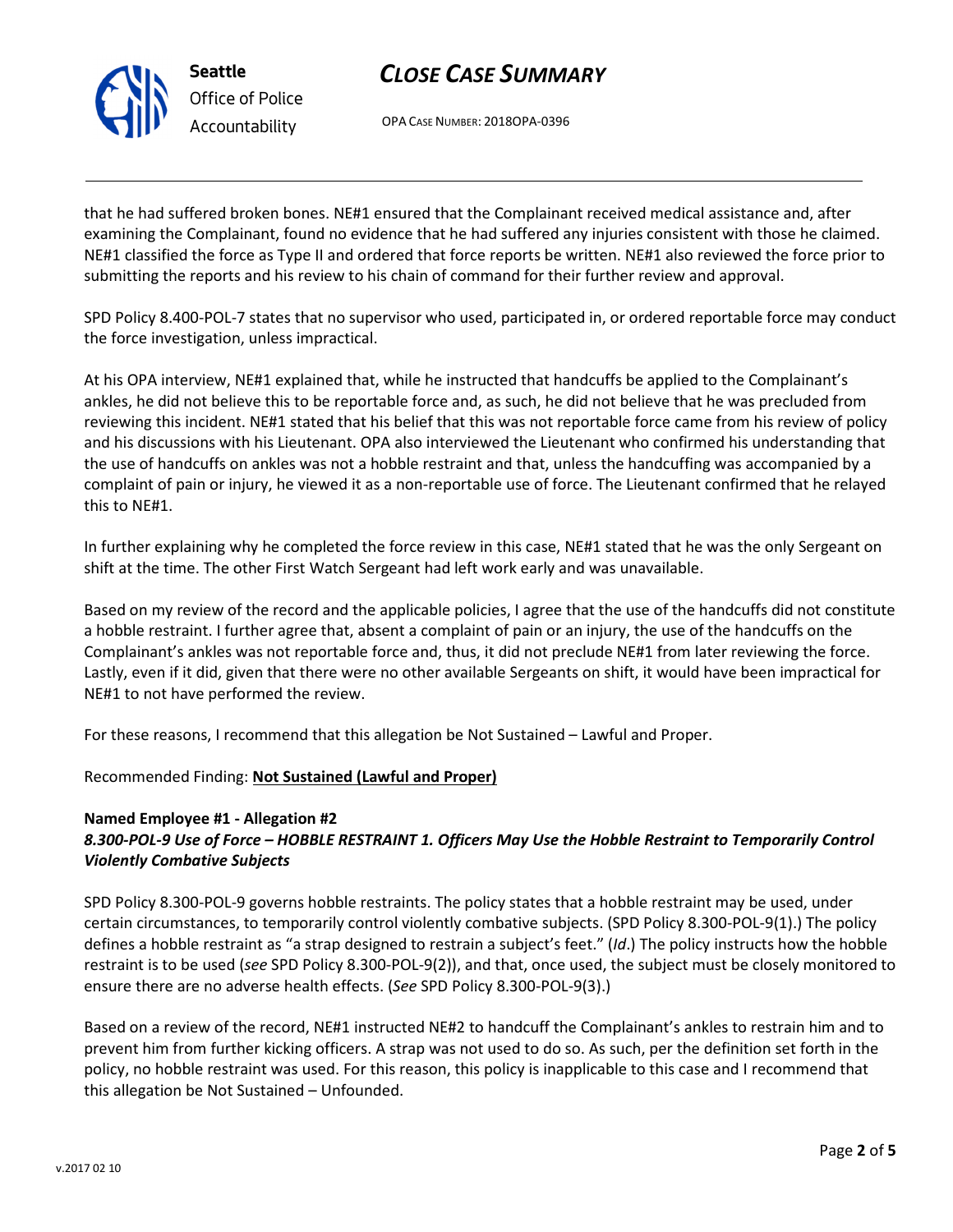v.2017 02 10

Seattle Office of Police Accountability

# CLOSE CASE SUMMARY

OPA CASE NUMBER: 2018OPA-0396

### Recommended Finding: Not Sustained (Unfounded)

### Named Employee #2 - Allegations #1 8.200 - Using Force 1. Use of Force: When Authorized

The Complainant's cousin called 911 to report that the Complainant had been strangling his girlfriend, who was almost nine months pregnant. The Complainant had previous domestic violence incidents with his girlfriend, one that involved him threatening her with a firearm. When the officers arrived at the scene, the Complainant was no longer there. The girlfriend later called 911 to report that the Complainant had returned. The officers again came to the scene and located the Complainant.

Several officers attempted to arrest the Complainant and took him to the ground. NE#2 arrived on the scene and saw the other officers trying to take the Complainant into custody. NE#2 recounted that the Complainant was struggling against them and was preventing the officers from securing his person. This included kicking at the officers. NE#2 also stated that he observed the Complainant reaching to his pants and starting to roll over. NE#2 was worried that the he could be reaching for a firearm. NE#2 was instructed by NE#1 to handcuff the Complainant's ankles together to prevent him from further kicking. While doing so, he placed his knee on the Complainant's leg and put his body weight on the Complainant to prevent him from further kicking. Ultimately, the officers stopped using any force on the Complainant and placed him on a gurney. The Complainant asserted that his bones were broken. This was construed to be an allegation of excessive force and this matter was referred to OPA.

SPD Policy 8.200(1) requires that force used by officers be reasonable, necessary and proportional. Whether force is reasonable depends "on the totality of the circumstances" known to the officers at the time of the force and must be balanced against "the rights of the subject, in light of the circumstances surrounding the event." (SPD Policy 8.200(1).) The policy lists a number of factors that should be weighed when evaluating reasonableness. (See id.) Force is necessary where "no reasonably effective alternative appears to exist, and only then to the degree which is reasonable to effect a lawful purpose." (Id.) Lastly, the force used must be proportional to the threat posed to the officer. (Id.)

Based on my review of the record, I find that the force used by NE#2 was reasonable, necessary, and proportional. The officers had a lawful basis to take the Complainant into custody. With that legal authority came the right to use force where necessary and appropriate. Here, the Complainant continually resisted against the officers, including kicking them. It was accordingly reasonable to use force to handcuff his ankles and to place body weight on the Complainant's legs and person to prevent him from further resisting. I also find that NE#2 modulated and then ceased his force once the Complainant was secured and under control.

For these reasons, I recommend that this allegation be Not Sustained – Lawful and Proper.

Recommended Finding: Not Sustained (Lawful and Proper)

Named Employee #2 - Allegation #2 5.001 - Standards and Duties 10. Employees Shall Strive to be Professional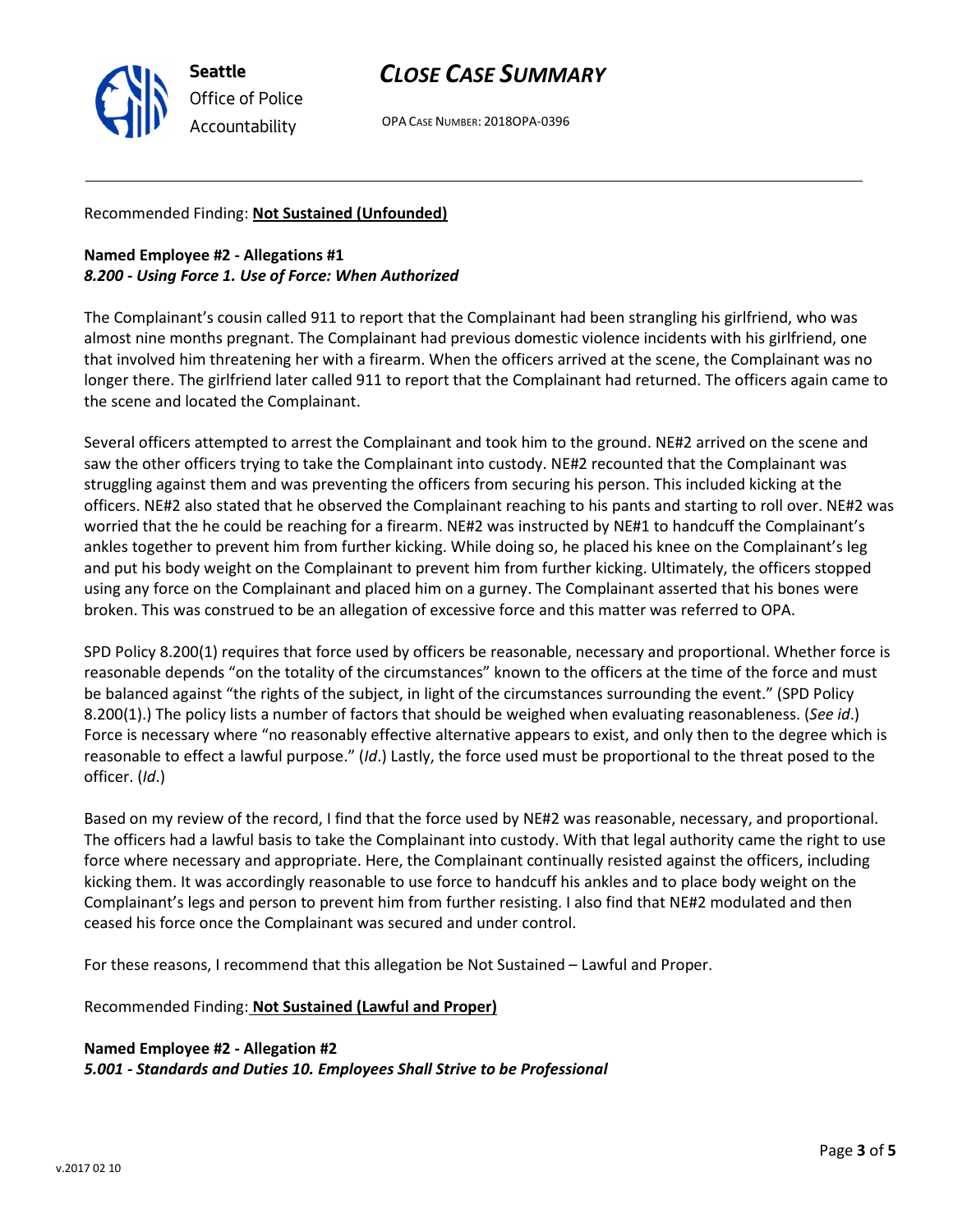

Seattle Office of Police Accountability

# CLOSE CASE SUMMARY

OPA CASE NUMBER: 2018OPA-0396

During the arrest of the Complainant, NE#2 told him to "stop mething around." This was apparently a joke made by NE#2 relating to the broken narcotics pipe that was found on his person. Moreover, at the time NE#2 was holding down the Complainant's legs, the Complainant complained of pain and injuries. NE#2 called the Seattle Fire Department to request medical assistance for the Complainant and, when doing so, stated over the radio: "Can you send Fire for a 20-year-old, supposed male, that's crying like a baby about his leg being broke."

Both comments were alleged to have been unprofessional by the Complainant. The Complainant told OPA that he believed that NE#2 was making fun of him and that this caused him to feel disrespected and humiliated.

SPD Policy 5.001-POL-10 requires that SPD employees "strive to be professional at all times." The policy further instructs that "employees may not engage in behavior that undermines public trust in the Department, the officer, or other officers." (SPD Policy 5.001-POL-10.) The policy further states the following: "Any time employees represent the Department or identify themselves as police officers or Department employees, they will not use profanity directed as an insult or any language that is derogatory, contemptuous, or disrespectful toward any person." (Id.) Lastly, the policy instructs Department employees to "avoid unnecessary escalation of events even if those events do not end in reportable uses of force." (Id.)

Based on my review of the record, I find that NE#2's statements to the Complainant were unprofessional and violated policy. The statements served no legitimate law enforcement purpose and, as such, were unnecessary. They were demeaning and contemptuous towards an individual who was already under arrest and posed no further threat to NE#2. These statements undermined public trust in NE#2, his fellow officers, and in the Department as a whole. For these reasons, I recommend that this allegation be Sustained.

I note that, at his OPA interview, NE#2 recognized that his comments were unnecessary. When asked whether he believed that they were professional, he stated: "I guess not." He told OPA that he now understood that he was not "allowed" to make such statements and provided the following comment: "I will do my very best to behave as though I'm reading from a script at a pre-arranged event, or reading from a teleprompter, or that I've rehearsed everything that happens, because I believe that is the standard expected of Police Officers in this Department."

This comment misses the point. There is no expectation that NE#2 should read from a script or act like a robot. There is an expectation, however, that NE#2 will not made contemptuous, disrespectful, and unnecessary statements to those he interacts with, including individuals he arrests. This is not an unreasonable expectation and is not complex to carry out. Moreover, I do not believe that NE#2, given that he is one of the most competent, ethical, and dedicated officers that I have met, cannot and does not understand this concept and why it is so important. I hope that he does not take as the lesson from this case that he should shut down. To the contrary, he should fully engage with those he interacts with, but strive to do so in a respectful and compassionate matter.

Recommended Finding: Sustained

Named Employee #3 - Allegation #3 8.200 - Using Force 2. Use of Force: When Prohibited